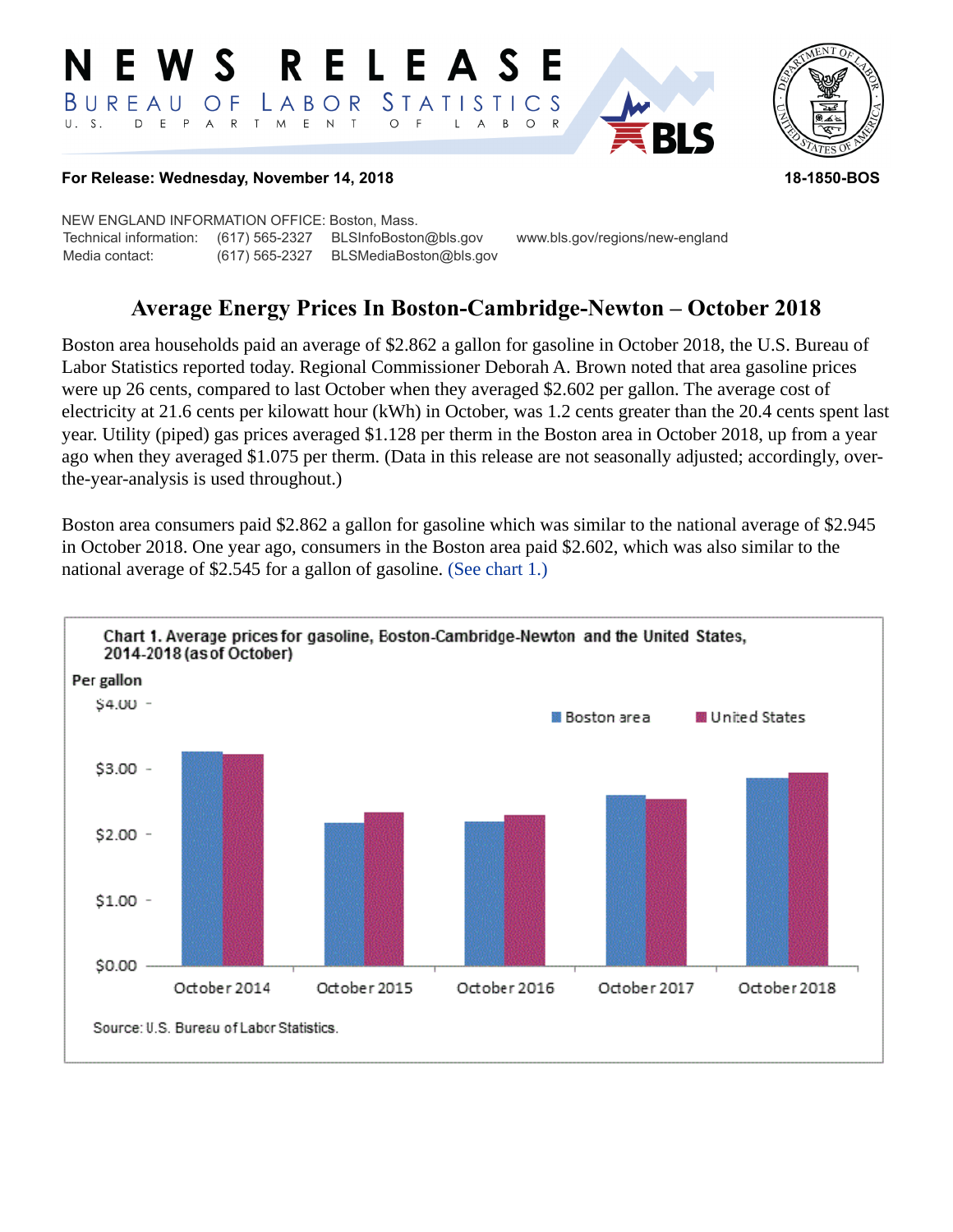The 21.6 cents per kWh Boston households paid for electricity in October 2018 was 58.8 percent more than the nationwide average of 13.6 cents per kWh. Last October, electricity costs were 48.9 percent higher in Boston compared to the nation. In each of the last five years, the price of electricity in Boston has exceeded that for the nation in the month of October, by 22.8 percent or more. [\(See chart 2.\)](#page-1-0)

<span id="page-1-0"></span>

Prices paid by Boston area consumers for utility (piped) gas, commonly referred to as natural gas, were \$1.128 per therm, 10.3 percent higher than the national average in October 2018 (\$1.023 per therm). In October of 2017 local prices were 5.4 percent higher than those of the nation (\$1.020).(See chart 3.)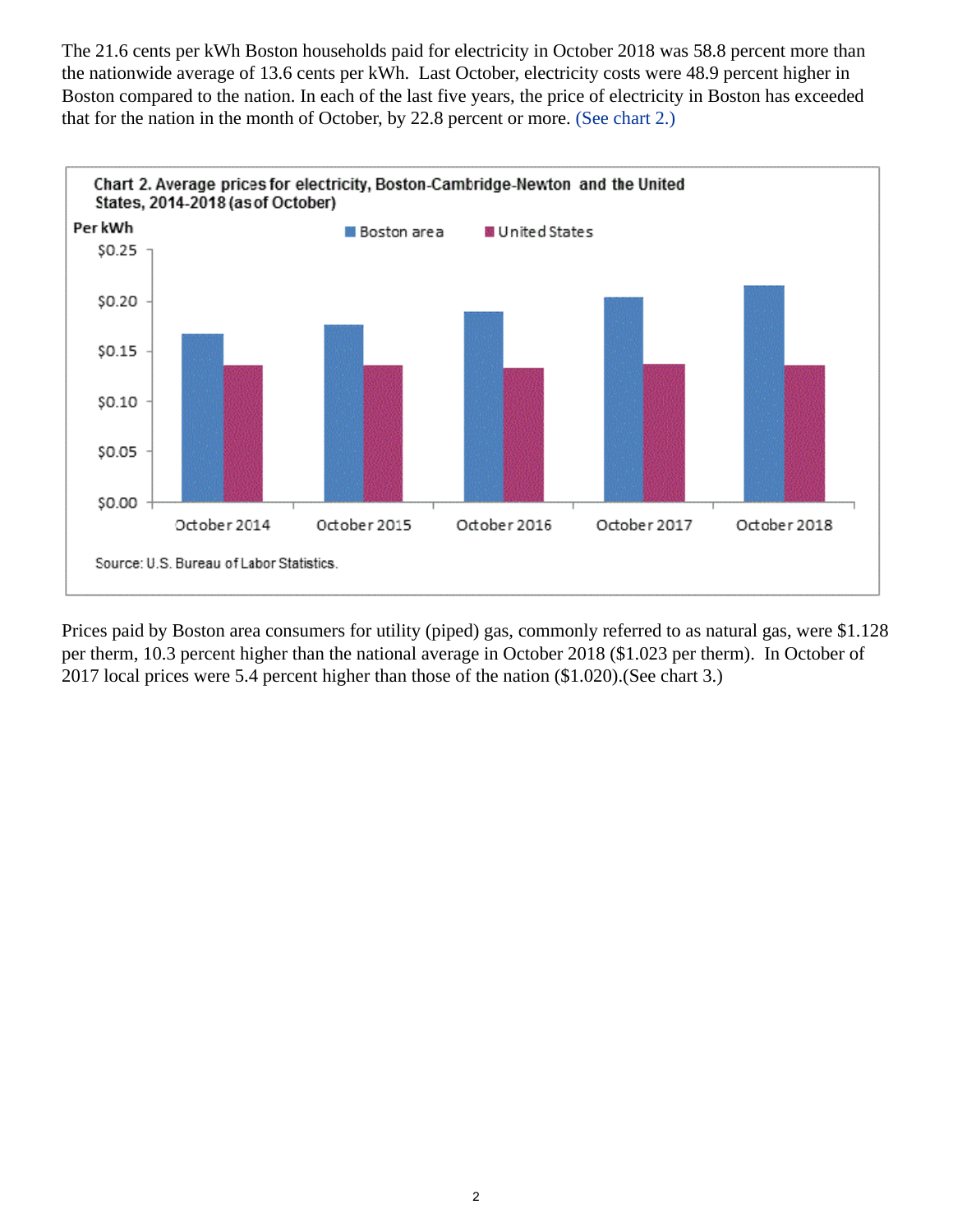

The Boston-Cambridge-Newton, Mass.-N.H. Core Based Statistical Area covered in this release is comprised of Essex, Middlesex, Norfolk, Plymouth, Suffolk Counties in Massachusetts; Rockingham, Strafford Counties in New Hampshire.

## **Technical Note**

Average prices are estimated from Consumer Price Index (CPI) data for selected commodity series to support the research and analytic needs of CPI data users. Average prices for electricity, utility (piped) gas, and gasoline are published monthly for the U.S. city average, the 4 regions, 9 divisions, 2 population size classes, 8 region/size-class cross-classifications, and the 23 largest local index areas. For electricity, average prices per kilowatt-hour (kWh) are published. For utility (piped) gas, average prices per therm are published. For gasoline, the average price per gallon is published. Average prices for commonly available grades of gasoline are published as well as the average price across all grades.

All eligible prices are converted to a price per normalized quantity. These prices are then used to estimate a price for a defined fixed quantity. The average price per kilowatt-hour represents the total bill divided by the kilowatt-hour usage. The total bill is the sum of all items applicable to all consumers appearing on an electricity bill including, but not limited to, variable rates per kWh, fixed costs, taxes, surcharges, and credits. This calculation also applies to the average price per therm for utility (piped) gas.

Information in this release will be made available to sensory impaired individuals upon request. Voice phone: 202-691-5200; Federal Relay Service: 1-800-877-8339.